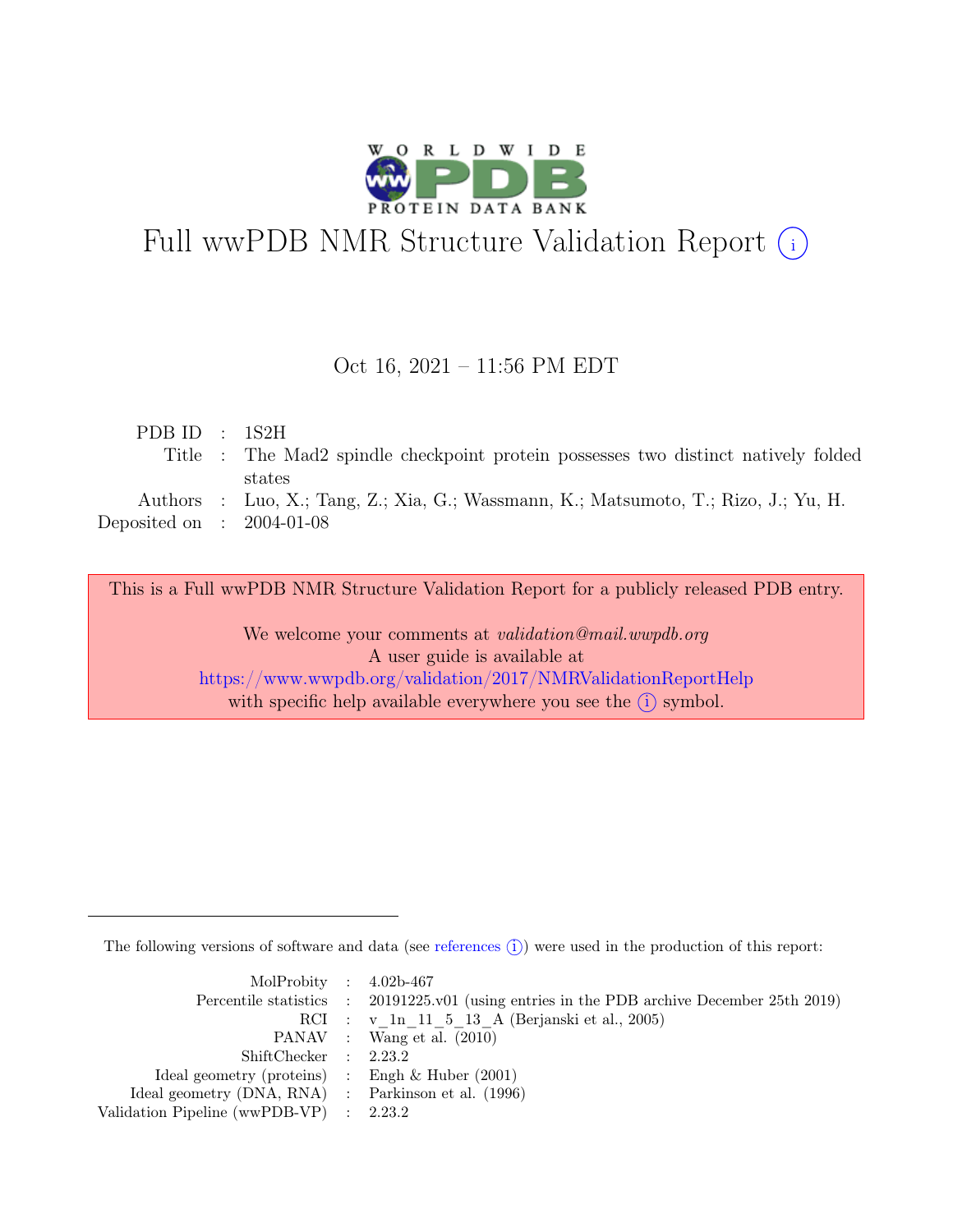## 1 Overall quality at a glance  $(i)$

The following experimental techniques were used to determine the structure: SOLUTION NMR

The overall completeness of chemical shifts assignment was not calculated.

There are no overall percentile quality scores available for this entry.

The table below summarises the geometric issues observed across the polymeric chains and their fit to the experimental data. The red, orange, yellow and green segments indicate the fraction of residues that contain outliers for  $\geq$ =3, 2, 1 and 0 types of geometric quality criteria. A cyan segment indicates the fraction of residues that are not part of the well-defined cores, and a grey segment represents the fraction of residues that are not modelled. The numeric value for each fraction is indicated below the corresponding segment, with a dot representing fractions  $\epsilon = 5\%$ 

| Mol | $\gamma$ hain | Length | Quality of chain |
|-----|---------------|--------|------------------|
|     |               |        |                  |
|     |               | 206    | 100%             |

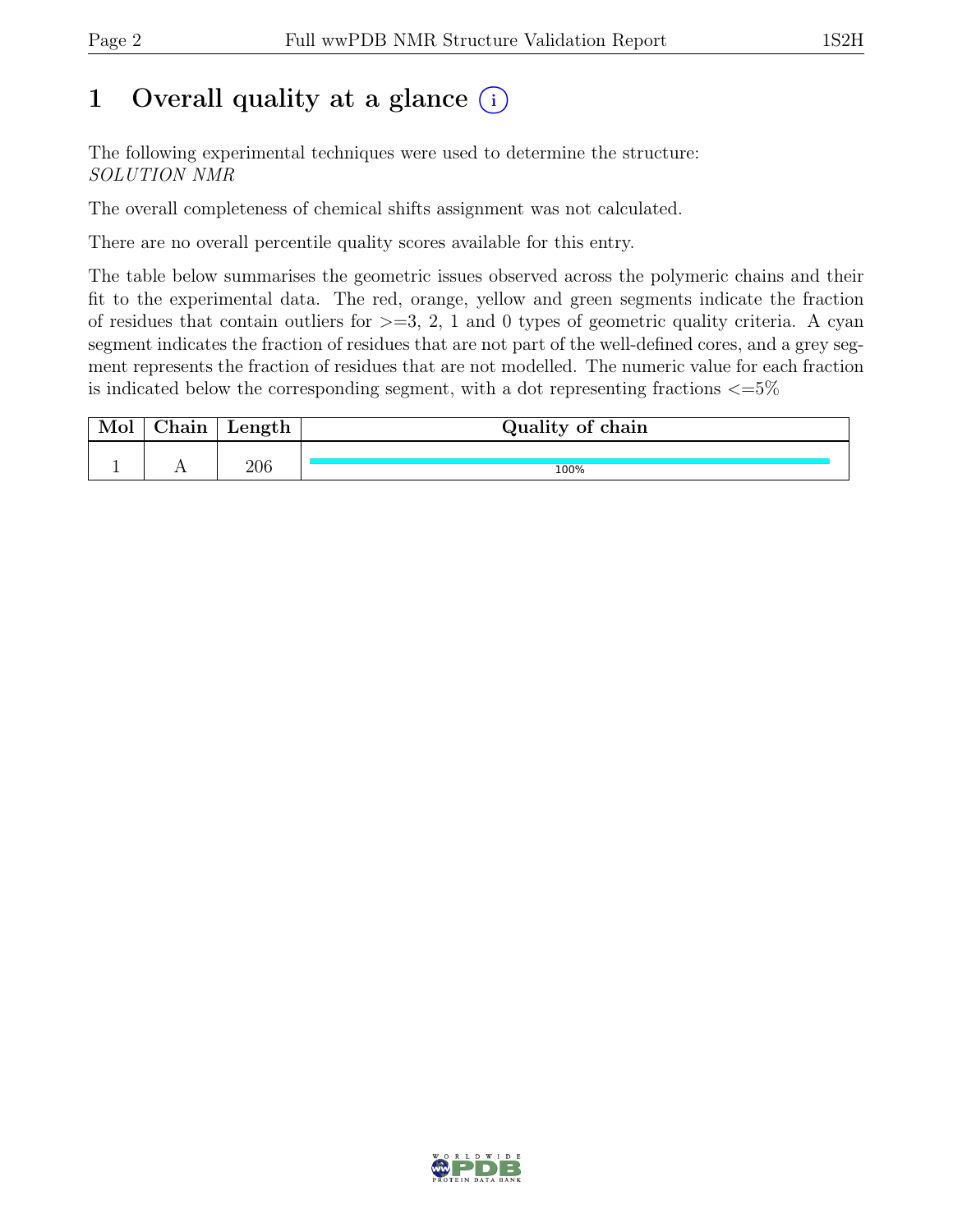## 2 Ensemble composition and analysis  $(i)$

This entry contains 1 models. Identification of well-defined residues and clustering analysis are not possible.

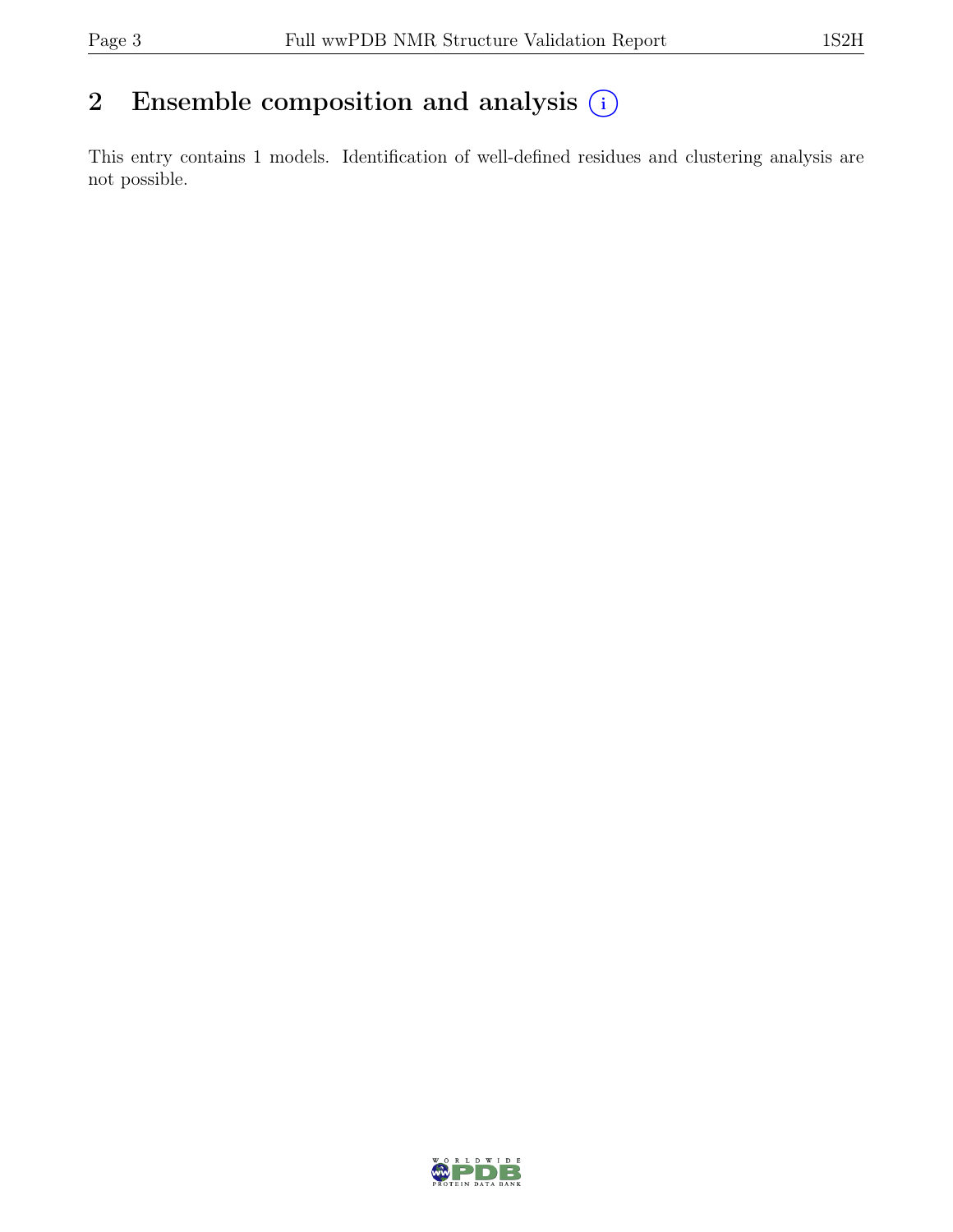## 3 Entry composition (i)

There is only 1 type of molecule in this entry. The entry contains 3320 atoms, of which 1670 are hydrogens and 0 are deuteriums.

• Molecule 1 is a protein called Mitotic spindle assembly checkpoint protein MAD2A.

| Mol | Chain | Residues | $\rm{Atoms}$   |      |      |     |     | ⊥race |  |
|-----|-------|----------|----------------|------|------|-----|-----|-------|--|
|     |       |          | $_{\rm Total}$ |      |      |     |     |       |  |
|     |       | 205      | 3320           | 1056 | 1670 | 268 | 321 |       |  |

There are 2 discrepancies between the modelled and reference sequences:

|     | Chain   Residue   Modelled   Actual |                          | Comment                            | Reference         |
|-----|-------------------------------------|--------------------------|------------------------------------|-------------------|
|     | GLY                                 | $\overline{\phantom{0}}$ | cloning artifact                   | <b>UNP Q13257</b> |
| 133 | ALA                                 | $\rm{ARG}$               | engineered mutation   UNP $Q13257$ |                   |

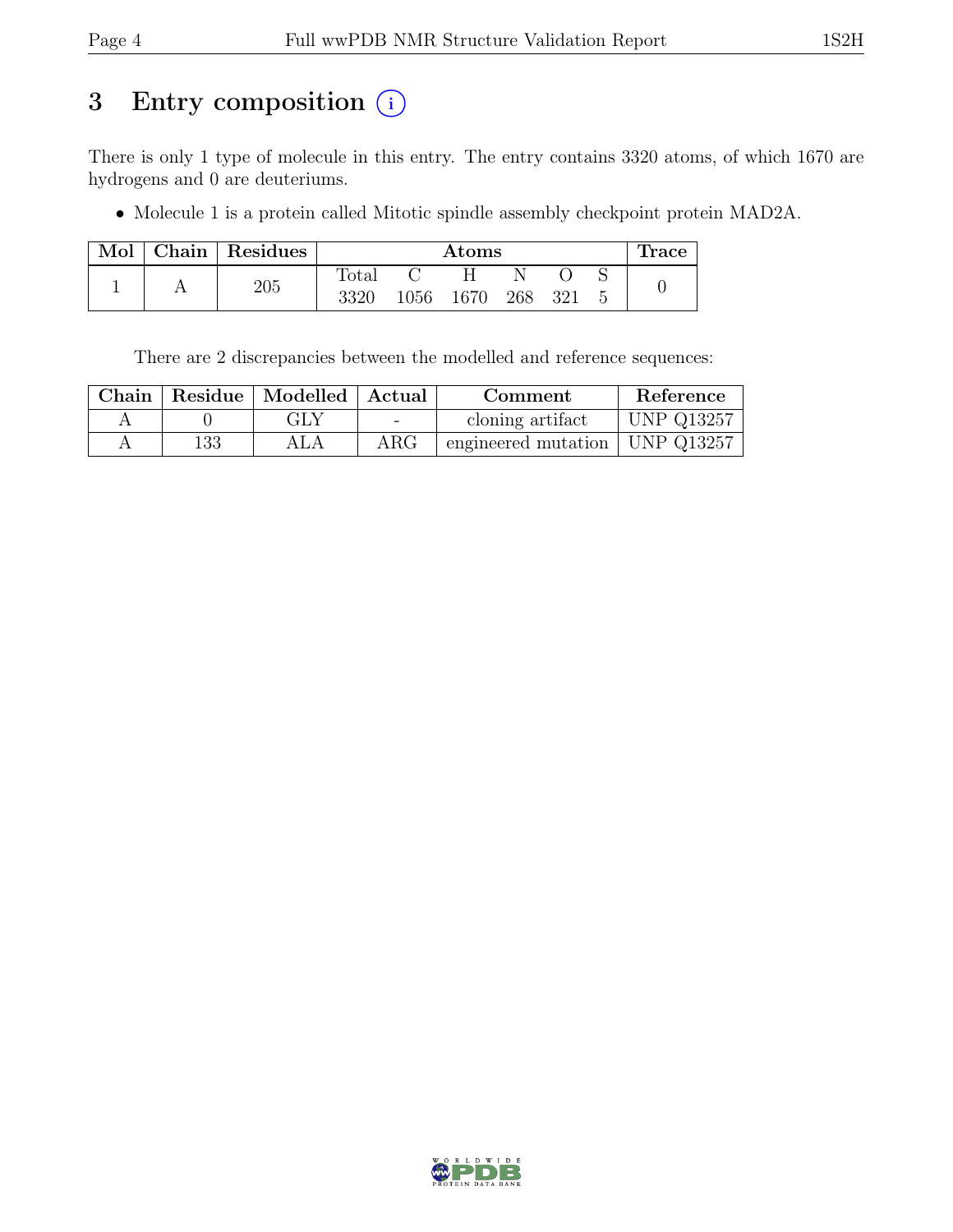## 4 Residue-property plots (i)

These plots are provided for all protein, RNA, DNA and oligosaccharide chains in the entry. The first graphic is the same as shown in the summary in section 1 of this report. The second graphic shows the sequence where residues are colour-coded according to the number of geometric quality criteria for which they contain at least one outlier: green  $= 0$ , yellow  $= 1$ , orange  $= 2$  and red  $=$ 3 or more. Stretches of 2 or more consecutive residues without any outliers are shown as green connectors. Residues which are classified as ill-defined in the NMR ensemble, are shown in cyan with an underline colour-coded according to the previous scheme. Residues which were present in the experimental sample, but not modelled in the final structure are shown in grey.

• Molecule 1: Mitotic spindle assembly checkpoint protein MAD2A



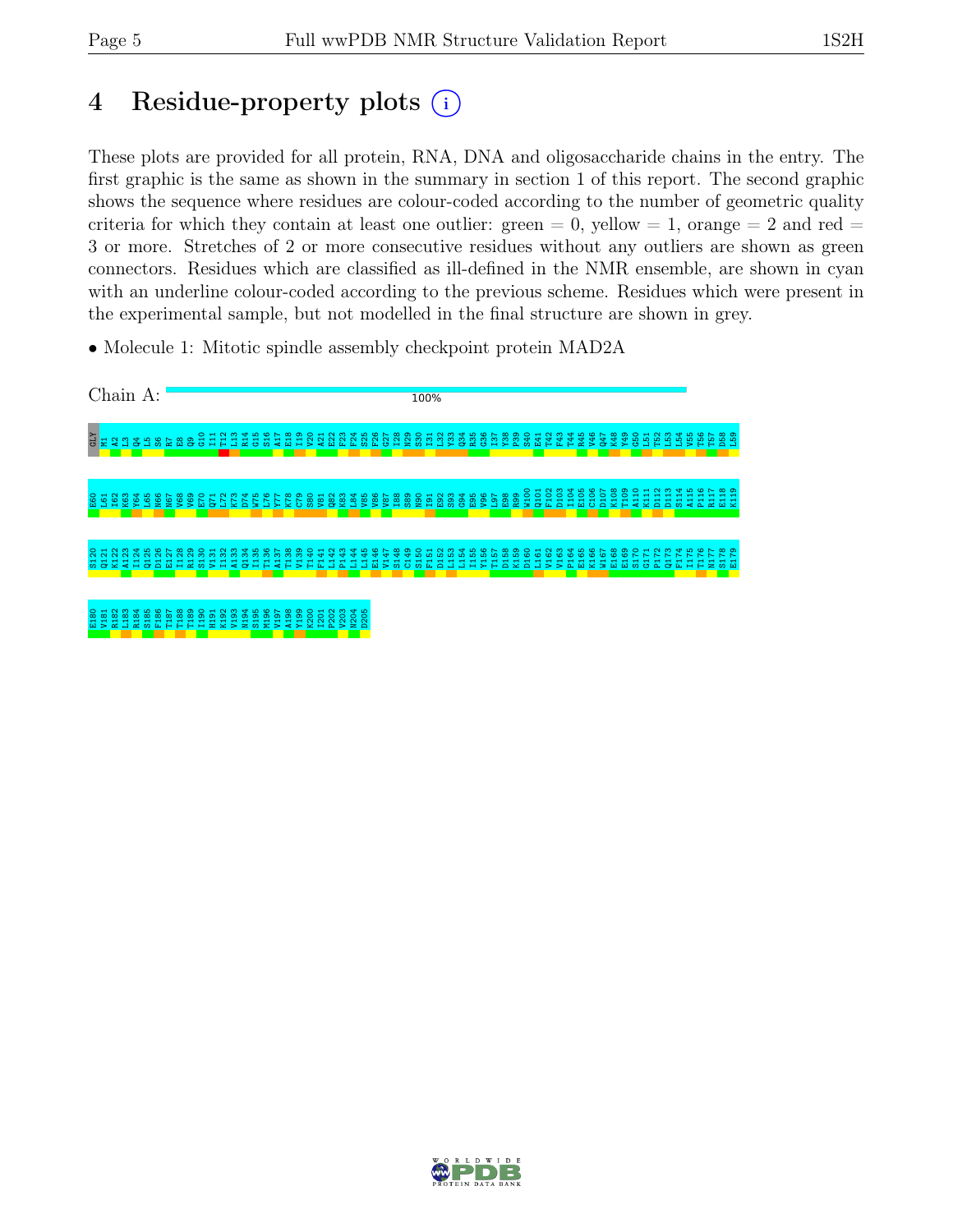## 5 Refinement protocol and experimental data overview  $(i)$

The models were refined using the following method: torsion angle dynamics.

Of the 500 calculated structures, 1 were deposited, based on the following criterion: structures with the lowest energy.

The following table shows the software used for structure solution, optimisation and refinement.

| Software name   Classification   Version |            |  |
|------------------------------------------|------------|--|
| + CNS                                    | refinement |  |

No chemical shift data was provided.

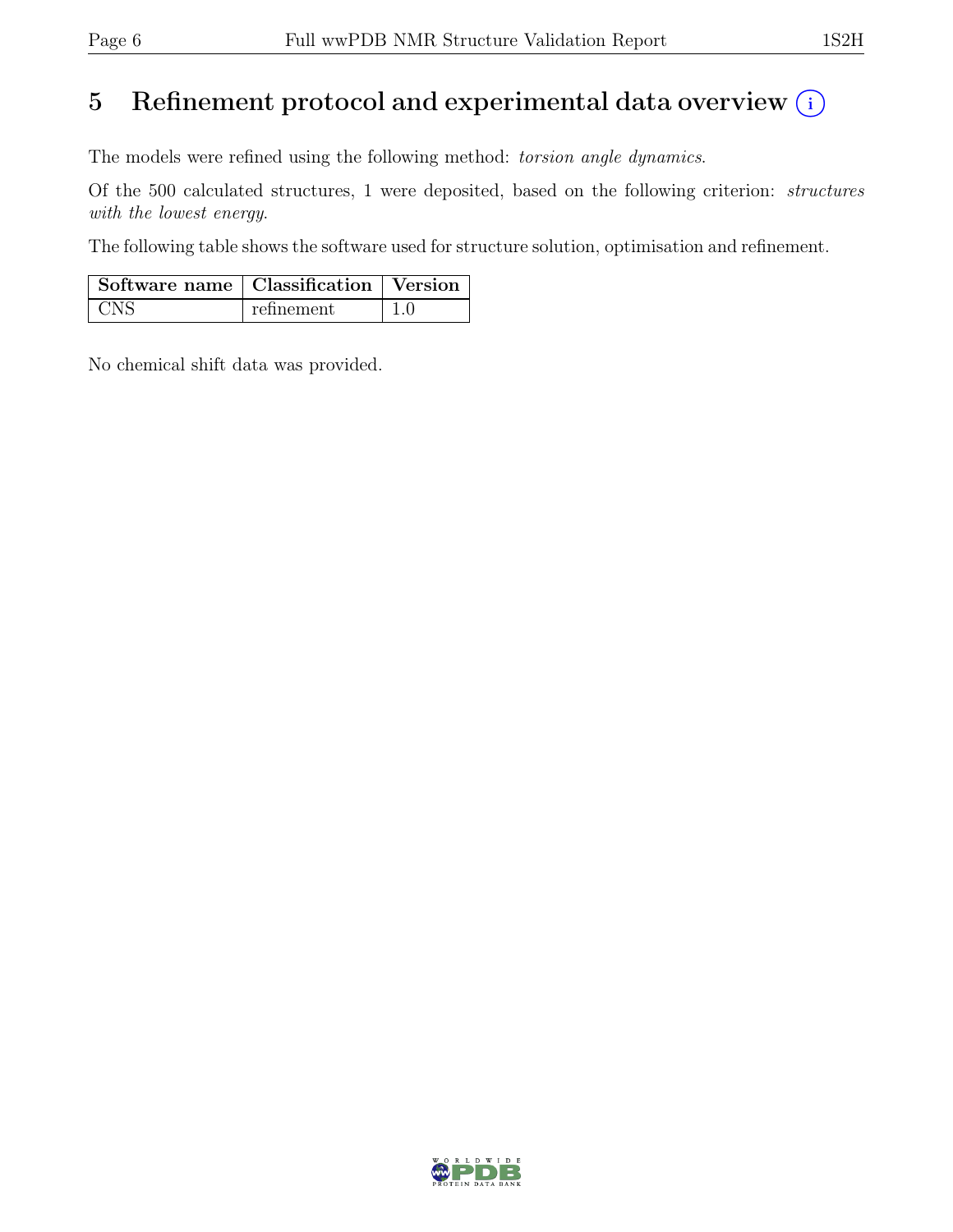## 6 Model quality  $(i)$

## 6.1 Standard geometry (i)

There are no covalent bond-length or bond-angle outliers.

There are no bond-length outliers.

There are no bond-angle outliers.

There are no chirality outliers.

There are no planarity outliers.

### 6.2 Too-close contacts  $(i)$

In the following table, the Non-H and H(model) columns list the number of non-hydrogen atoms and hydrogen atoms in each chain respectively. The H(added) column lists the number of hydrogen atoms added and optimized by MolProbity. The Clashes column lists the number of clashes averaged over the ensemble.

|  | Mol   Chain   Non-H   H(model)   H(added)   Clashes |  |
|--|-----------------------------------------------------|--|
|  |                                                     |  |
|  |                                                     |  |

The all-atom clashscore is defined as the number of clashes found per 1000 atoms (including hydrogen atoms). The all-atom clashscore for this structure is -.

There are no clashes.

### 6.3 Torsion angles  $(i)$

### 6.3.1 Protein backbone  $(i)$

In the following table, the Percentiles column shows the percent Ramachandran outliers of the chain as a percentile score with respect to all PDB entries followed by that with respect to all NMR entries. The Analysed column shows the number of residues for which the backbone conformation was analysed and the total number of residues.

| Mol |  |  | Chain   Analysed   Favoured   Allowed   Outliers   Percentiles |
|-----|--|--|----------------------------------------------------------------|
|     |  |  |                                                                |
|     |  |  |                                                                |

There are no Ramachandran outliers.

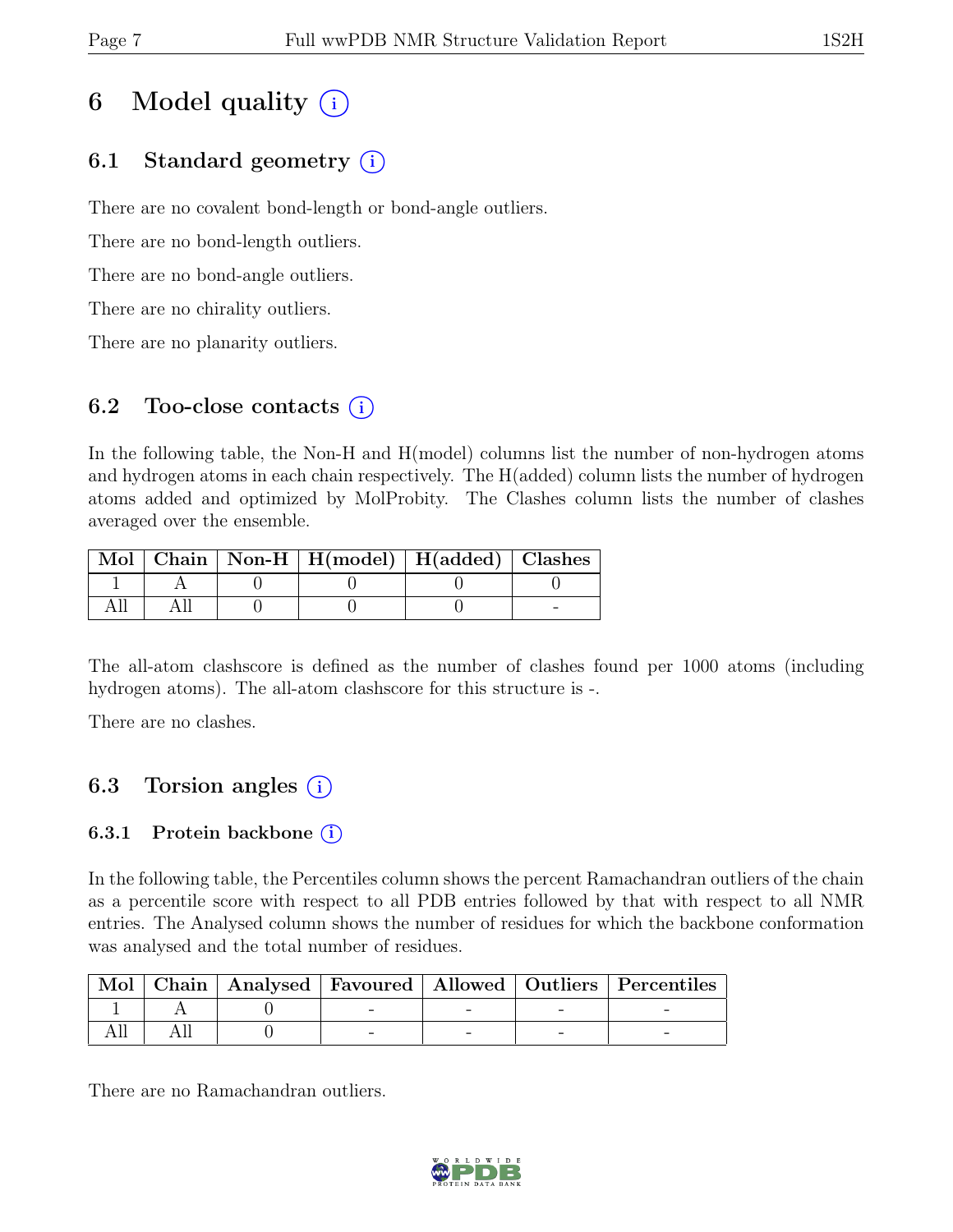#### 6.3.2 Protein sidechains  $(i)$

In the following table, the Percentiles column shows the percent sidechain outliers of the chain as a percentile score with respect to all PDB entries followed by that with respect to all NMR entries. The Analysed column shows the number of residues for which the sidechain conformation was analysed and the total number of residues.

|  |  | Mol   Chain   Analysed   Rotameric   Outliers   Percentiles |
|--|--|-------------------------------------------------------------|
|  |  |                                                             |
|  |  |                                                             |

There are no protein residues with a non-rotameric sidechain to report.

#### 6.3.3 RNA  $(i)$

There are no RNA molecules in this entry.

### 6.4 Non-standard residues in protein, DNA, RNA chains  $(i)$

There are no non-standard protein/DNA/RNA residues in this entry.

### 6.5 Carbohydrates  $(i)$

There are no monosaccharides in this entry.

### 6.6 Ligand geometry  $(i)$

There are no ligands in this entry.

#### 6.7 Other polymers  $(i)$

There are no such molecules in this entry.

### 6.8 Polymer linkage issues  $(i)$

There are no chain breaks in this entry.